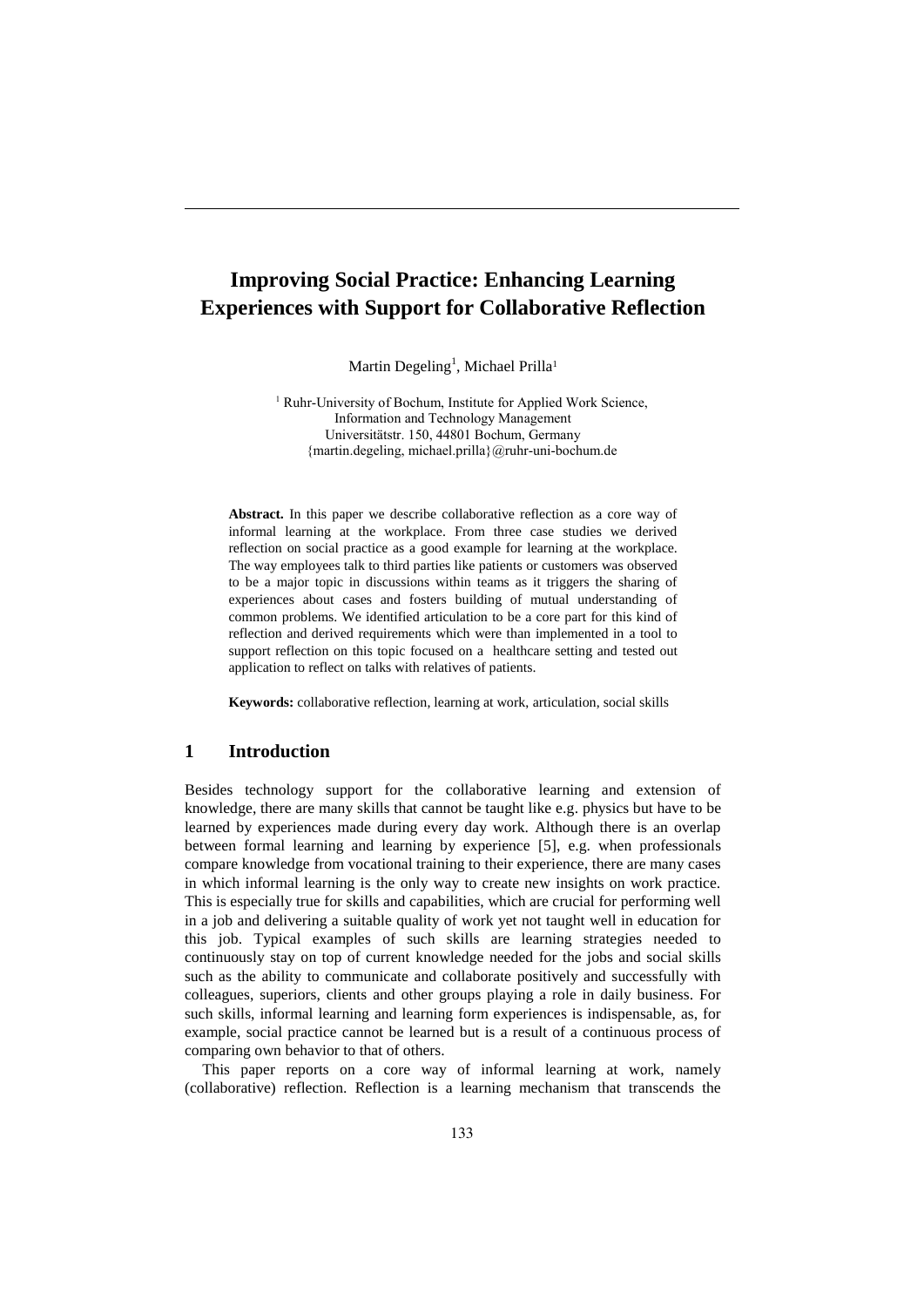teaching of facts or the combination of different perspectives to create new knowledge. It rather suggests that re-thinking work practice in the face of current knowledge can support and improve future practice. However, although reflection has been recognized as a frequent and essential part of informal learning and there are hardly any insights into processes of collaborative reflection and their support by tools. This paper describes research aiming at closing the resulting gap. This work will be described in the remainder of this paper by the example of supporting the improvement of social practices at work.

The paper is organized as follows. First we describe a model of individual reflection and informal learning to then broaden the view on collaborative reflection and research done in that area so far. In section 4 we then draw on three case studies in different organizations<sup>1</sup>. Due to the lack of insights into collaborative reflection and in order to create an understanding of processes associated with it, the studies were conducted in an exploratory manner, including interviews with the groups described above and work observations. As an outcome, the studies shed light on collaborative reflection of social practice in particular (section 5) and on process characteristics of collaborative reflection in general.

## **2 Collaborative Reflection and Informal Learning at the Workplace**

Besides situations of formal learning in dedicated sessions where knowledge is presented by teachers or facilitators learning at work is often rather informal [5]. It happens when we experience new views on our daily routines by either self-reflecting on who we do things or in discussions with others with whom we might compare or that have different perspectives. Learning then takes place when conclusions are drawn by comparing experiences with own knowledge or experiences of others. This is what we refer to as reflection.



**Figure 1 Reflection model by [1]**

1

<sup>1</sup> This work is part of the MIRROR project funded by the European Commission in FP 7. The MIRROR projects aims at supporting reflection in various settings, stages and levels. More information can be found at http://www.mirror-project.eu/.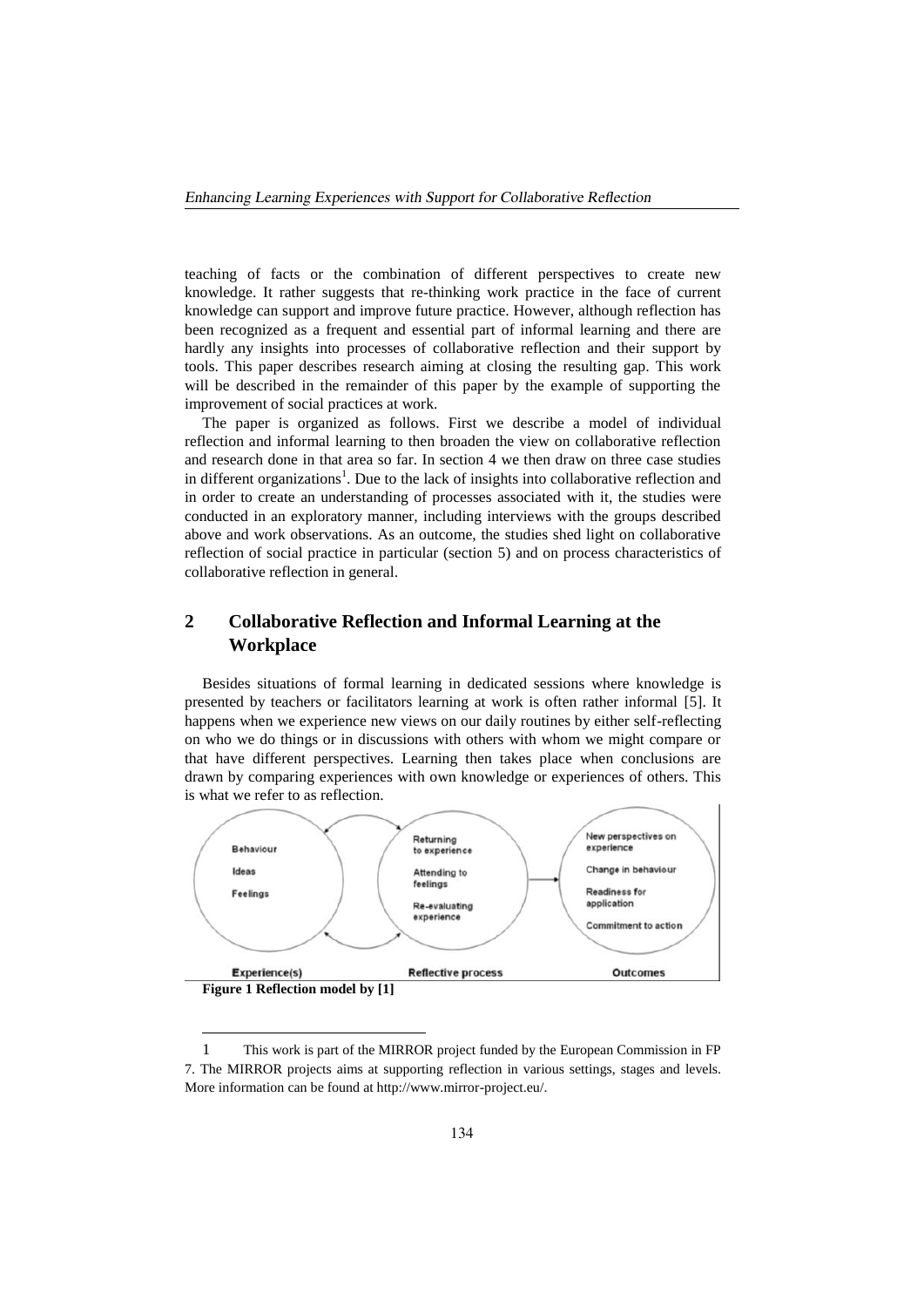Following [1] reflection can be defined as going back to past experiences, reevaluating them with the background of current ideas or feelings and conclude with new perspectives and changes in behavior. According to [1] experiences are behavior, ideas and feelings towards these (see Figure 1**Fehler! Verweisquelle konnte nicht gefunden werden.**). Reflection means implicitly or explicitly remembering those experiences, the last time a work task was done, when it re-occurs and re-turning to how it was done e.g. by recognizing process steps that where burdening the last time, but seem easier this time. Reflection is then triggered by recognizing the differences and re-evaluating e.g. what caused them. What distinguishes reflection from rumination is that reflection leads to outcomes in form of new perspectives or changes in behavior that e.g. prevent situations in which a task re-occurs in an unwanted way. It needs to be stressed that the reflection process described is not linear. Instead there can be multiple iterations between remembering past experiences and their evaluation which can lead to a deeper understanding of the experiences.

Reflection is therefore closely related to problem based learning (cf.[13]) which does not require a link to past emotions and experiences. In addition reflection is not singly triggered by problems but can also result from positive experiences.

The vast majority of research on reflection is done on individual reflection and most models have a strong individual focus [9]. Collaborative reflection on the other can be described as "people engage in finding common meanings in making sense of the collective work they do" [8]. In difference to individual reflection those done in groups has a strong need for articulation of experiences, therefore research has to focus more on coordination and communication where sharing and mutual experiences are the core elements [4].

Learning by collaborative reflection may then occur when an individual links her knowledge to the experience of others [2] or when a group combines different viewpoints stemming from its members' experience and reflects on them collaboratively [8]. As characteristics of collaborative reflection [15] identified "critical opinion sharing" in discussions, "challenging groupthink" as opposed to stick to norms, "asking for feedback" on own actions and "experimenting with alternatives".

Those criteria also match situations in which groups collaborative rethink situations of social practice and interaction with third parties like customers since those situations are re-occuring in general but each episode is different.

### **3 Related work: Tools for Informal Learning and Reflection**

Since reflection is based on going back to past experiences tools to support collaborative reflection and informal learning tools have been researched for quite some time to overcome limitations of fading memories and uncertain remembering. Various approaches were tested on their supportiveness.

One way is to use *additional hardware* and sensors that *automatically collects* data which afterwards can be used to support reflection processes. For example a SenseCam – a wearable camera that makes photos automatically – was used in [7]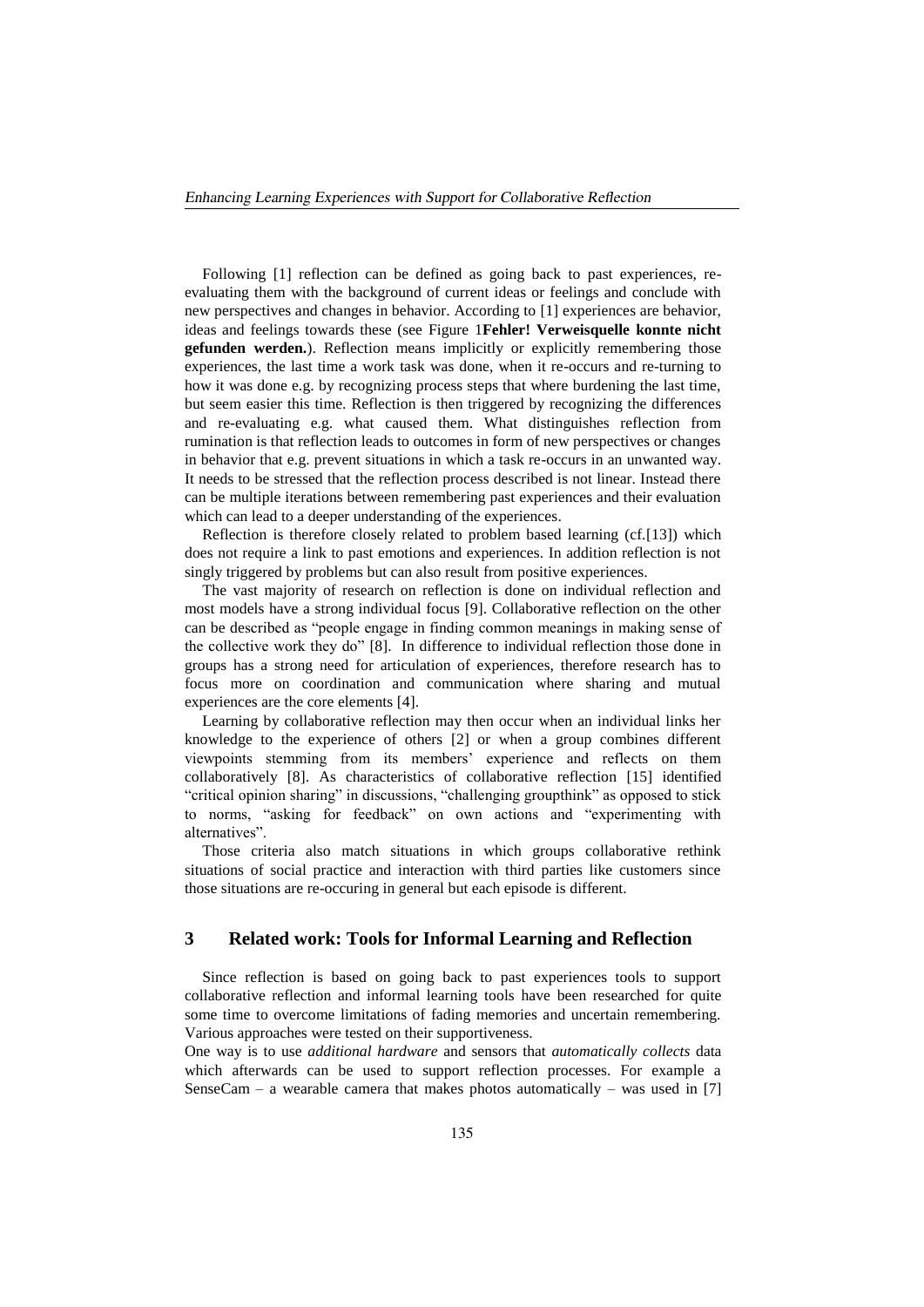and [6]. The latter with teachers in training and their supervisors to support reflection on lessons. The participants found the images of the camera to be valuable for grounding discussions and supporting them with empirical data. This made discussion with those that were not part of the lesson easier as it provided additional context information. Nevertheless the bad quality of the camera images and missing additional channels like audio made a extensive explanation of the camera wearing person mandatory.

Others require participants to *manually collect* information e.g. in [11, 14] articulations like diaries and portfolios proved their applicability and support for individual and team reflection. Personal notes were used to discuss the progress of a project after it is finished.

A third group of authors uses data that is *generated during regular work tasks*. In [10] the authors described how data from light-weight collaboration tools for software development can support the collaborative reflection on a project after it has ended. They used the project management tool *trac* that focusses on support for ongoing projects for a workshop in which students retrospectively reflected on the trajectory of their work. Here the empirical data was found helpful to review details of the project and discuss events in detail.

All tools developed show the usefulness of collaborative reflection to learn about past experience. Especially they point to the advantages of additional data to foster collaborative reflection (cf. [9]) and support memorizing situations. Nevertheless most of the tools focus on support for formal learning or separated trainings of professionals and require additional articulation work. Our studies focus more on informal learning and we will propose a tool that integrates data collection into daily work to keep the additional work as small as possible.

## **4 The nature of collaborative reflective learning: An Analysis**

Do deepen our knowledge on reflection and especially collaborative reflection we organized case studies at three different sites from health care and business professions. For a deeper analysis of modes and types of collaborative reflection and tool support cf. [3]. In this chapter we will focus on collaborative reflection as a learning mechanism, derive requirements for tool support and review the cases studies from these perspectives.

#### **4.1 Methodology**

We conducted three case studies to deepen our understanding of collaborative reflection. The first case is a residential care home in Great Britain specialized on offering support for elderly people suffering from dementia. The second case is a medium sized IT consulting company based in Germany. Our study and analysis is based on observations and interviews in these cases. We conducted two day observations of two different people at the hospital and consulting company. Part of the observation was shadowing of participants during their workday and participation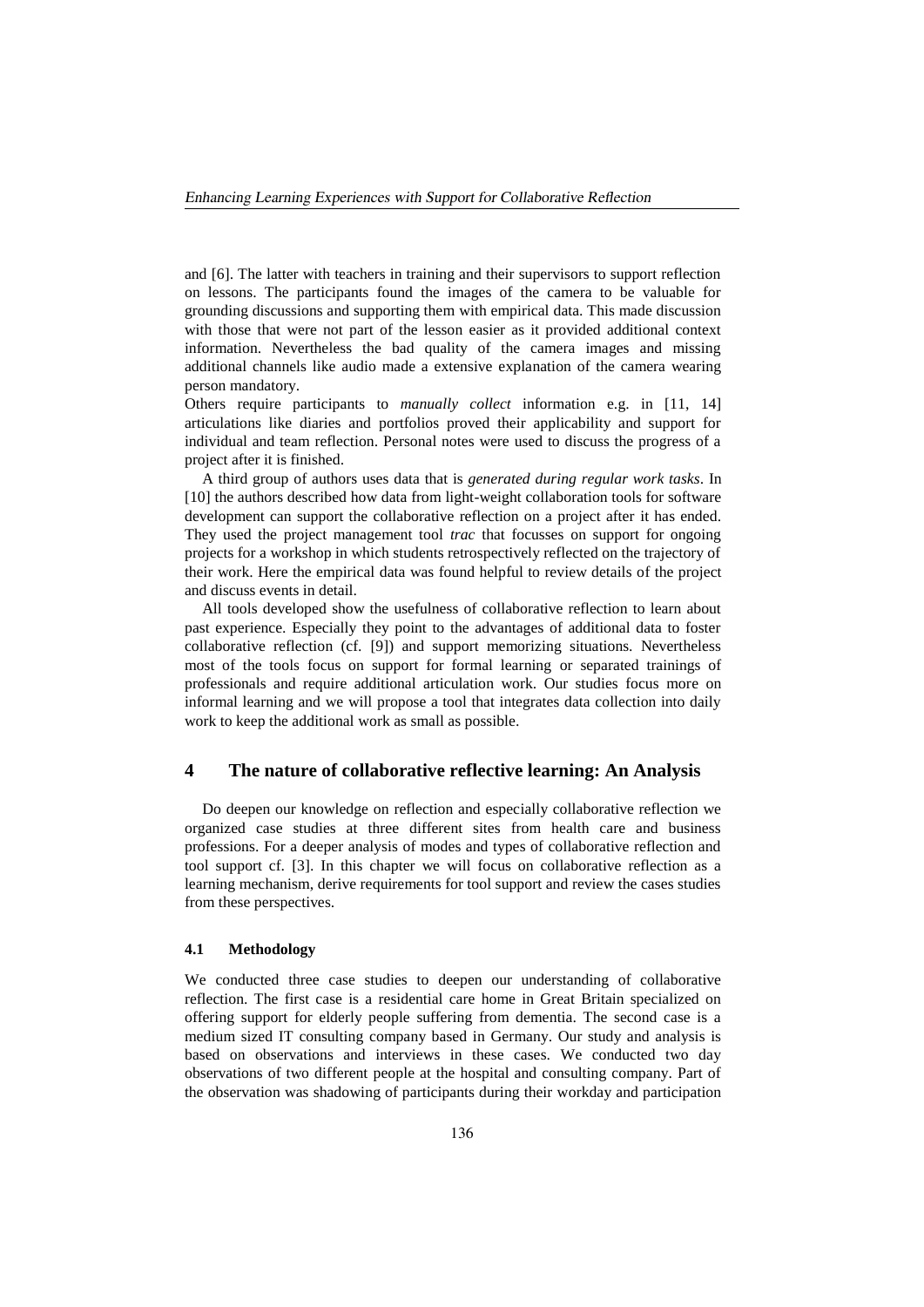in meetings. At the care home observation was limited to meetings due to concerns about residents' privacy. In addition we interviewed three to five participants at each of the case study sites. Although this paper is focused to the initial two cases, which are both from healthcare, we also describe the third case to broaden the empirical base our insights stem from.

#### **4.2 Case Studies**

At the first case, a German hospital, our observation and interviews took place at the stroke unit, which is specialized on the treatment of emergency patients that recently suffered from a stroke. As the right timing after a stroke is of critical importance, everything is organized around the process of emergency admissions and immediate diagnostics. The stroke unit operates with three to five physicians depending on the shift caring for up to 16 patients. They are supported by four to six nurses; in addition, therapists join the team for initial work on recovery. All professions working on the stroke unit are highly trained and specialized on strokes and other neurological problems. Some of the assistant physicians work on the ward for several months as part of their two year training to become a neurology specialist, others have already passed that exam, but still participate in additional trainings regarding new methods in treatment or diagnostics. Employees of the nursing staff have to complete a special training, too, before they are allowed to take responsibility for patients without supervisors. The group of therapists consists of specialists in therapy of various disabilities that result from strokes like Aphasia or Paralysis. Besides formal training to e.g. learn special skill in treating stroke patients, which are offered by the human resources department in the hospital, there are additional, more informal learning mechanisms within the ward to improve individual work as well as group collaboration. For example, the three professions meet at least once a month in a ward meeting to discuss issues affecting the whole unit and general work processes. Besides that several smaller meetings like daily physician meetings, ward rounds, chief physician rounds or therapists take place in regular intervals. Moreover, staff working in the same shift meets from time to time on hallways or during breaks and discuss cases or problems occurring during work. During these situations, members of staff reflect on aspects such as their cooperation, the organization of the ward and on treatment of patients.

The second case concerns British care homes for people suffering from dementia. Here, care is not organized around emergencies but on daily work routines and sustainable work with residents of the homes to support self-conscious living as long as possible. At a typical care home, five to seven caregivers work with 40 to 50 residents. As the caregivers have no higher education and get just a two-week training one registered nurse per shift is responsible for medical treatments. What differentiates senior caregivers from junior caregivers is the experiences and time spent in the job. This experience is crucial for the job, as the caring for people with dementia is emotionally demanding, as residents may behave unexpectedly and e.g. shout at staff (situations like this are called "challenging behavior" in care homes). Exchanging insights and reflecting on such cases is already recognized as an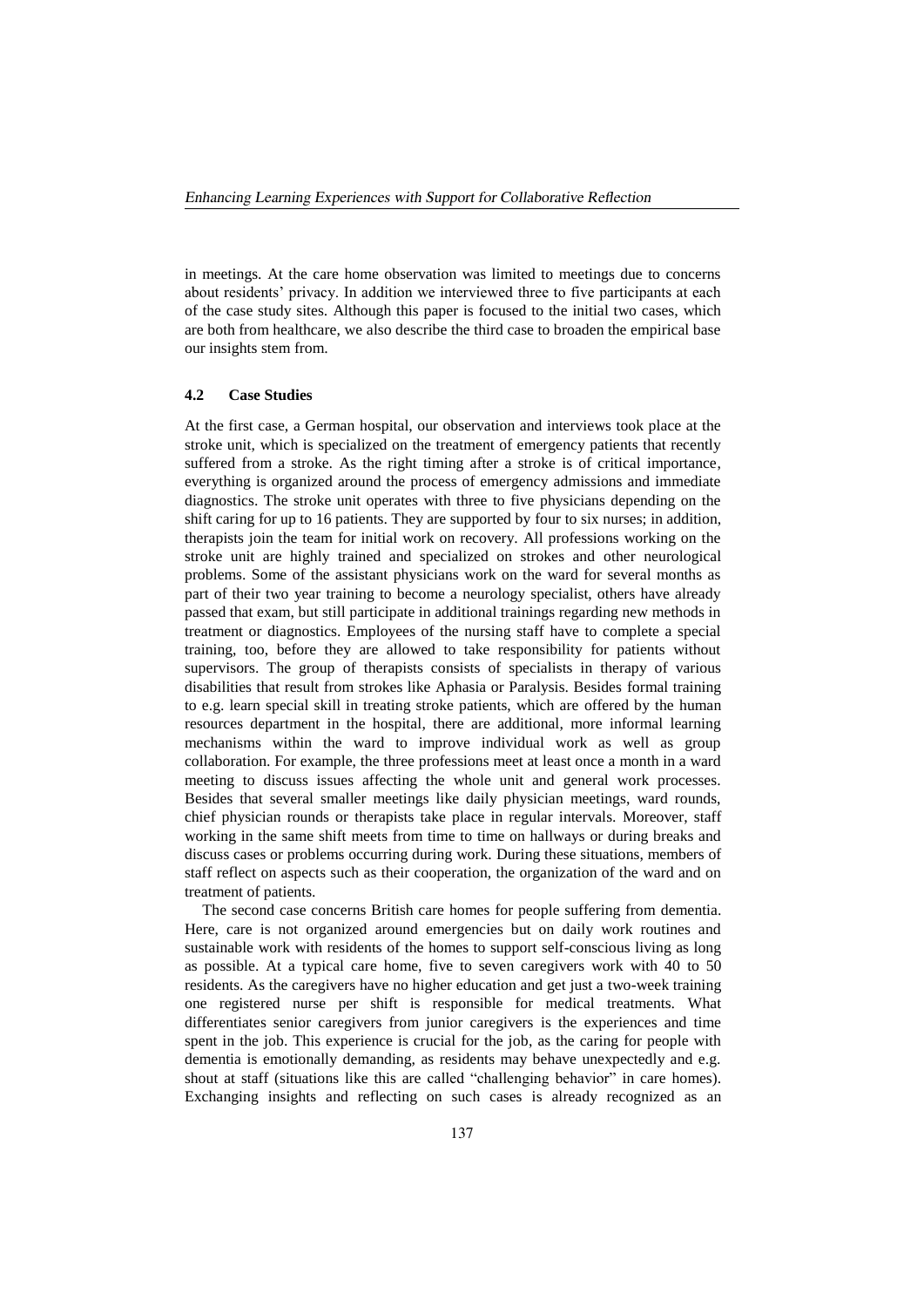important learning mechanism: Caregivers organize what was called in one home "reflective meetings", during which they talk about experiences with residents that were difficult to cope with. In interviews, especially junior caregivers reported that getting feedback and exchanging experiences with more experienced colleagues is a fruitful way to get better in their job. Other occasions of getting together and collaboratively discussing include the shift handovers, in which the nurses and caregivers from overlapping shifts discuss the status of each resident, e.g. whether they showed unusual behavior, and try to find new ways of handling those residents with problems or challenging behavior.

The third case is an IT consulting company in Germany, which focuses on the provision and adaptation of customer relationship management tools for manufacturing companies. In that company our target group are employees from the sales department, who are responsible for customer acquisition and handling the handover from sales to other (development) departments. Learning in the sales department is mostly self-directed and based on experiences from projects and client encounters. They unregularly receive short trainings e.g. about new software features, which are mostly on the web, but according to employees, the main part of learning to improve professional skills is based in practice and self-evaluation as well as evaluation by others. This is also mirrored in regular meetings of the sales department, in which current client activities are described and the participants discuss critical issue in these activities based on their experiences.

#### **4.3 Analysis: Reflection of social practice as an indispensable task**

Besides differences stemming from the variation in professions, we observed similarities in all cases. While all organizations offer formal training for their employees, we observed hardly any (official) support for informal collaborative learning based on reflection: In all cases, employees used meetings, breaks or short talks on the hallway to discuss cases, residents or customers with colleagues, to ask for their assistance or to offer insights from their experiences to others. This was especially the case for topics that relate to social interactions with those third parties that could be grouped as "service consumers" (patients, residents and clients in the three cases described).

For example, at the hospital we observed that especially for young physicians talking to relatives was a critical task: They often have to explain difficult medical cases to relatives without a background in medicine and these talks often include conveying bad news like brain injuries patients may never recover from. These interactions are only partly covered in formal educations of physicians. Therefore, getting bad feedback from relatives or finding themselves in unpredicted situations often causes physicians to talk about their experiences to others.

At the care home, we found caregivers to often discuss challenging behavior of patients (e.g. behaving aggressively for no apparent reason) very often. Discussions took place in breaks and meetings with other caregivers. In one meeting, a junior caregiver reported a problem with a woman, who asked when she was allowed to leave the care home several times per day. The caregiver had problems telling her that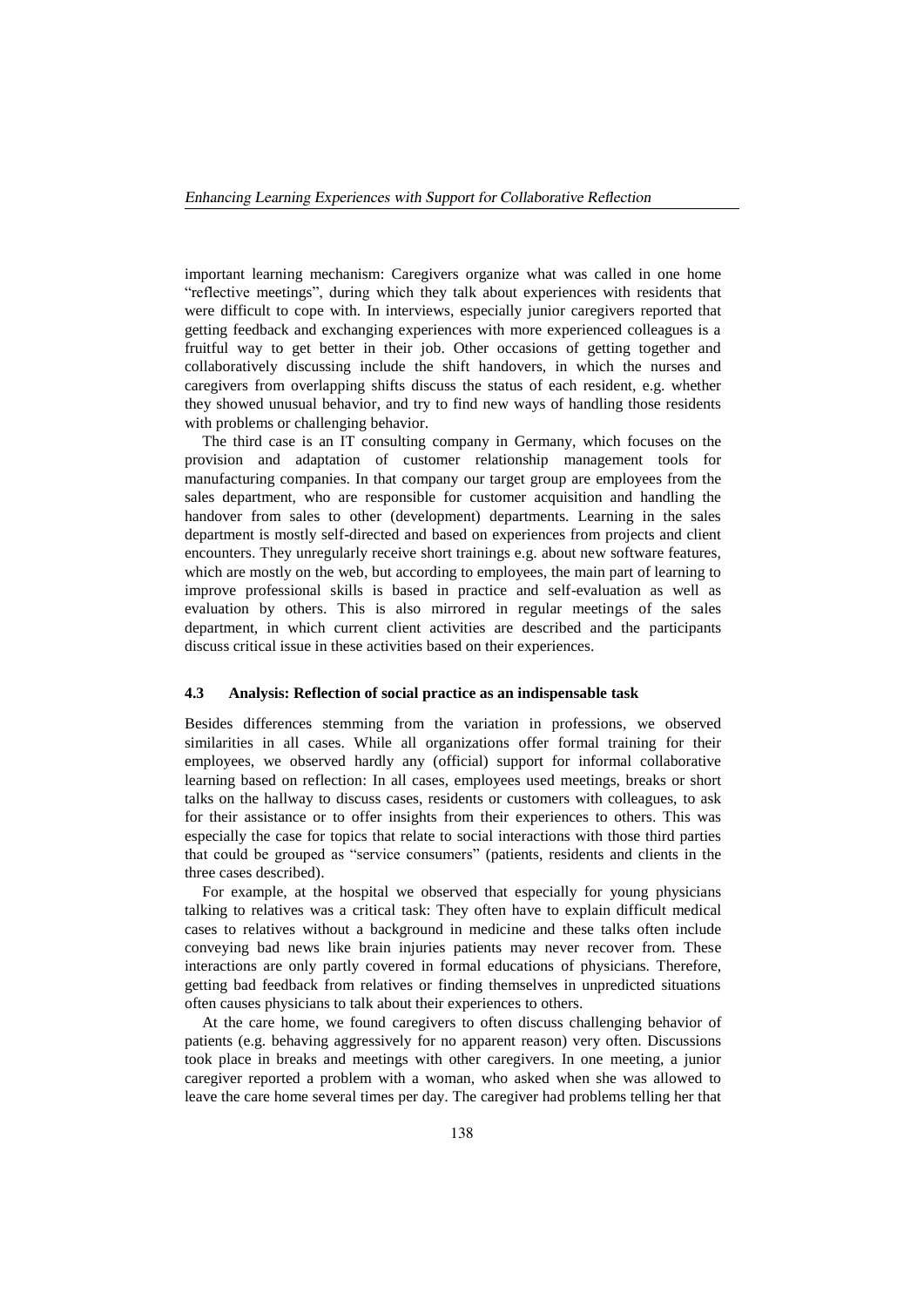this is not possible and reported how this affected him emotionally. Senior caregivers in the meeting then reported from their own experiences what could have caused this behavior and explained how they had dealt with similar situations before. This helped the young caregiver to understand how to deal with such situations and showed him that these problems are not only relevant for him. In the meeting, the participants then also agreed on ways to handle the requests of the respective elderly woman that were supposed to be used by all caregivers dealing with her and similar cases in the future.

Reflection topics around social interaction with third parties were also present at the consulting company. We observed consultants to often discuss habits and behavior of their contact persons at a customer as well as how they performed in recent presentations at certain customers. They even reported that these situations would happen often and that they discuss issues with colleagues e.g. if they had been together at a customer's site. They see the experience from colleagues on how they acted as valuable feedback for improving their abilities and welcome constructive criticism.

It can be seen from the examples that collaborative reflection of social practice is an important and common topic across the various professions we investigated. In all cases we observed people to think and talk about the way they interact with customers or patients. They discussed and compared with colleagues, especially more experienced ones, to improve their skills.

#### **4.4 The process of collaborative reflection and the role of articulation**

Besides the identification of topics for reflection, we developed a reference cycle for collaborative reflection, which is shown in Figure 2. The cycle is intended to derive requirements and support the implementation of computer support for collaborative reflection (see [12] for details on the cycle).



**Figure 2** Model of Collaborative Reflection (cf. [12]).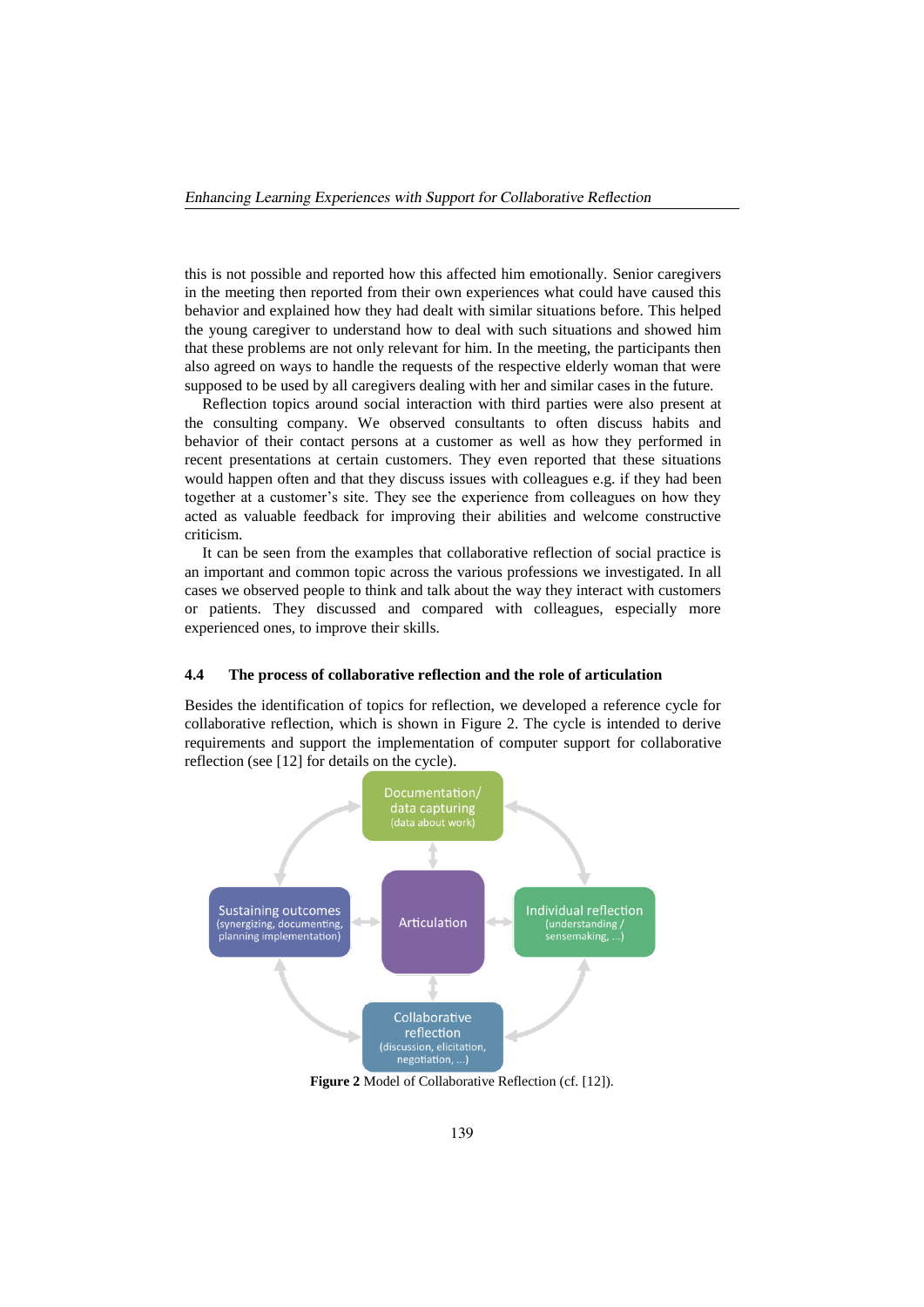The cycle shown in Figure 2 can be illustrated with an example of reflecting social practice from the cases presented above. In what follows, we chose the reflection of conversations with relatives as explained in case 1 for this. It should be noted that the cycle is not necessary linear, but that steps are interchangeable. For example, individual reflection may happen during documentation, e.g. when a physician thinks about a conversation while documenting it, and there might be multiple loops of collaborative reflection in several groups before outcomes can be documented.

The cycle starts with the activity of **documentation and data capturing**, which in the case of conversations is important to support the individuals participating in the talk to remember the situations and their emotions during it in order to come back to them. This sets the stage for later reflection and also enables individuals to sustainably share experiences from talks with others (as part of their practice to talk about them) and discuss them together when there is time for it.

Individual documentation of conversations is helpful for **individual reflection and**  enables physicians to reflect on talks some time afterwards, e.g. after they completed their shift on a stressful day. Similar to offline reflection helpers like diaries, a tool needs to support individuals in going back to past experiences on talks, to remember situations in more detail and to articulate insights stemming from reflection of them.

As observed in the hospital, there is a need to share experiences from conversations and make it available for sessions of **collaborative reflection**. Tools for this need to enable user to share documented talks and to discuss talks that were shared with them. This is helpful especially in work situations where time constraints are otherwise impeding like during the day of physicians. Moreover, in meetings of physicians, the group can come back to shared documentation and results from asynchronous discussion and start a face-to-face reflection session.

For reflection on conversations to lead to improvement, there is a need to support **sustaining outcomes**. The lack of means for this is a major shortcoming in daily reflection practice, as it hinders the benefits of reflection from becoming visible to others and to be implemented. The cycle shows that documented outcomes may then serve as input for further reflections, e.g. when a physician changes her way of conducted conversations and makes experiences on these changes.

As visible in Figure 2, **articulation** is a central activity for collaborative reflection. This can be seen in the example: To start the cycle of reflection, physicians need to document (articulate) the content of talks. Then, they need to articulate their thoughts and perceptions on a conversation as part of individual reflection, as they are otherwise not visible to others. Moreover, for collaborative reflection, they have to articulate their perspectives and thoughts on talk documentation shared with them. To close the cycle, there is a need to express insights taken from collaborative reflection in order to make it sustainable and available for implementation. Therefore, **articulation support** has to be considered a decisive factor in implementing collaborative reflection support.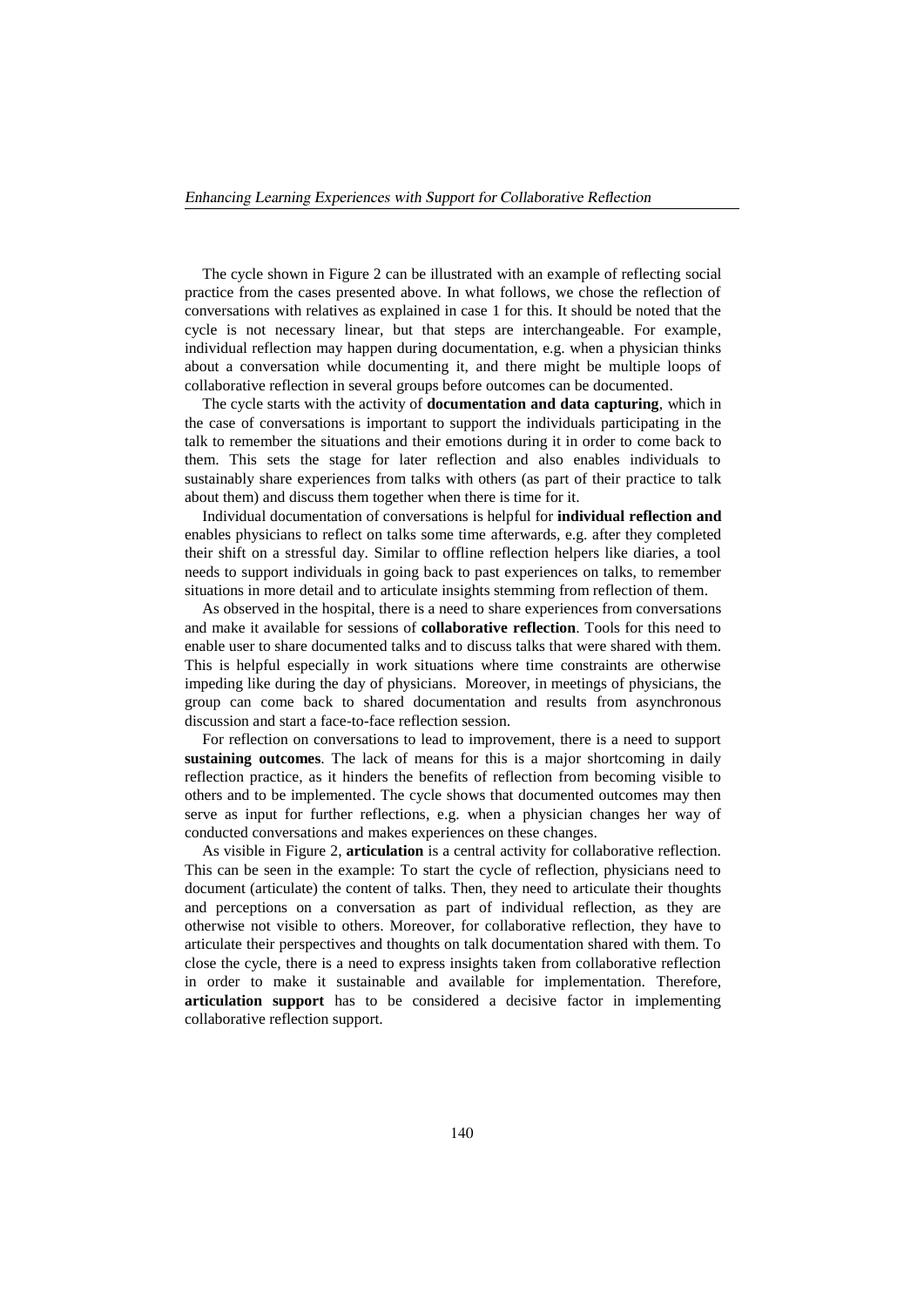#### **4.5 Requirements for collaborative reflection support**

Besides the importance of articulation derived in the previous session, it is obvious that there is a need for human articulation in reflection of social tasks: These tasks cannot be described (only) by formal criteria and social interactions cannot (only) be learned in formal training. Rather than that, they are subject to informal learning processes, which rely on communication and learning from peers – without articulation, learning is only possible from observation and experiences remain with the individual. Therefore, we regard articulation to be of central importance for the reflection of social interactions as described in this paper.

From the above case studies, we can derive corresponding requirements for articulation support in tools for reflective learning. As a prerequisite for these requirements, we assume that articulation needs to transcend verbal communication in order to become available to a larger audience and for reflection participants to refer to details of articulated experiences. However, noting experiences often problematic due to time pressure and other tasks to be done. For future tool development this implies that:

- **Articulations have to be easy and unobtrusive to make:** Users should be able to document experiences *'on the fly'*, e.g. in a very simple interface that is easy to use or by voice input. Articulation tasks should not cause much additional effort or need a lot of attention. For example, the articulation of emotions during conversations with relatives should be as easy as possible as they are not necessary for work and would thus possibly not be done by medical staff.
- **Articulation tasks have to be integrated into work tasks:** Tools for articulation in reflection should be easily accessible throughout work and be closely related to regular work tasks to lower the burdens of additional tools. In the case of documenting conversations, it should therefore be avoided to cause additional work by requiring physicians to document conversations in the patient's folder and in an additional reflection tool.
- **Articulation of experiences has to be accepted as valuable task:** Since articulation always causes some effort, tools need to show users that outcomes of articulation and collaborative reflection are helpful – not only to the individual that did the articulation task but also to others participating in reflection sessions. For the reflection of conversations, tools need show users that documenting experiences leads to improvements for their conversations sooner or later.
- **People need to be aware of articulated experiences:** For documented experiences to become usable in collaborative reflection, digitally sharing them must result in recipients noticing their availability. This opens up the possibilities for collaboration and mutual commenting. Taking the example of the hospital above it would not be sufficient to add a paper to the patients case folder for documentation of talks because this is only accessible in the patients room.
- **Articulations should be contextualized:** As there might be many articulations created over time and as reflection participants look for experiences and insights suiting their respective case or problem, there is a need to contextualize articulations, e.g. by referring to specific cases or actors that took part in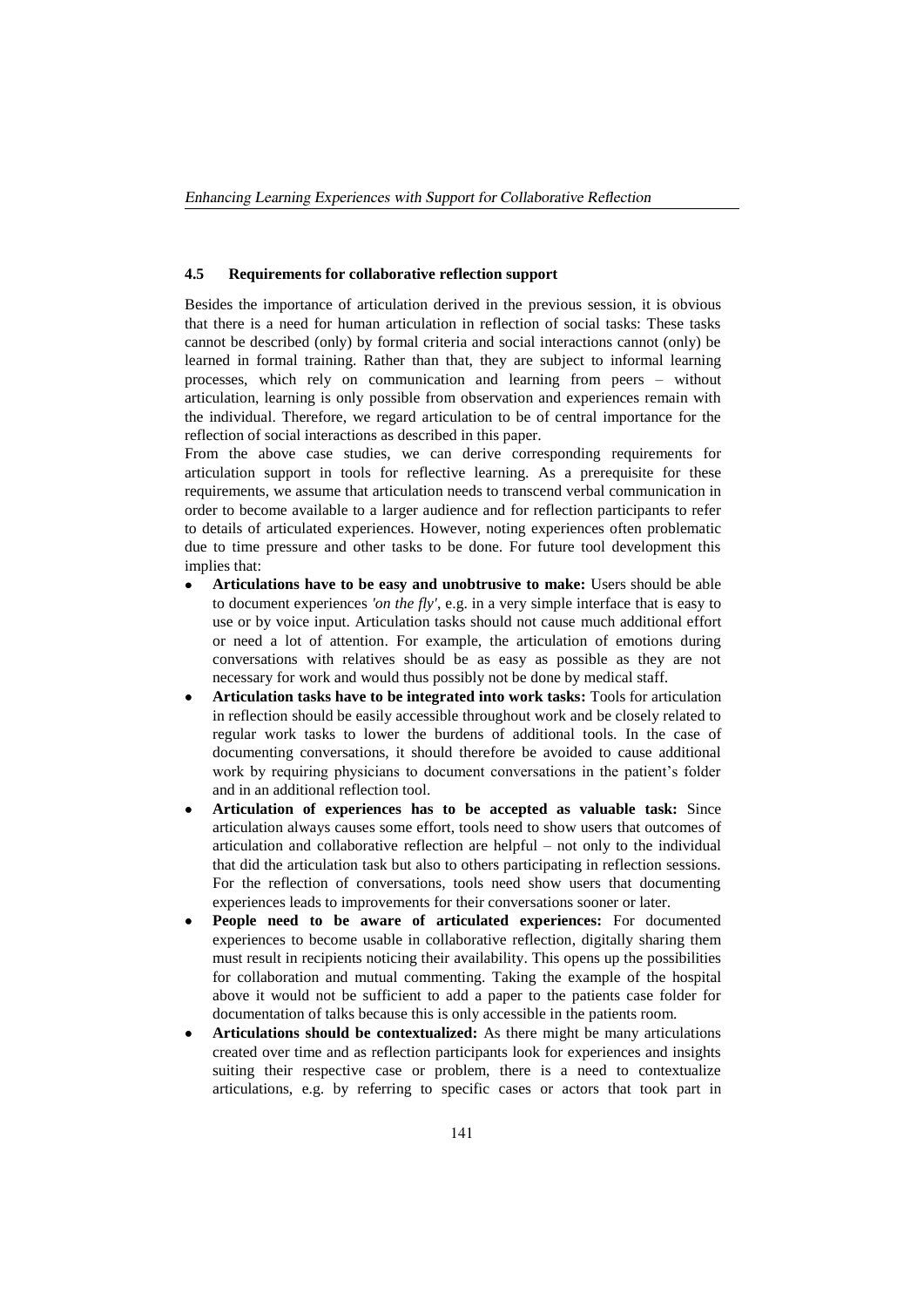experiences. In the example of reflecting conversations with relatives, contextualizing could be done by grouping conversations on the same medical disease or with relatives of the same patient.

The requirements above show how articulation as a key mechanism in collaborative reflection support tools can provide support that can be handled and integrated into daily work easily. In what follows, we describe a sample implementation of these requirements.

## **5 Implementing articulation support for collaborative reflection**

Using the example of reflection conversations with relatives in healthcare, below we present a tool built to support articulation and other reflection activities. In addition, we reflect on experiences with implementing the requirements described above.

### **5.1 The Talk Reflection App – Documenting and Reflecting Relative Talks**

In close partnership with the hospital described as one case we designed and tested a tool that implements the collaborative reflection model described above and fulfills the requirements described in section 4.4. The aim of the tool shown in **Fehler! Verweisquelle konnte nicht gefunden werden.** and Figure is to support individual and especially collaborative reflection of conversations physicians have with relatives of patients at the stroke unit.

| Search.                                                                                                                                                            |                                                                                                                                                                                                                                                                                                                                                                                                                                                                                                                      |
|--------------------------------------------------------------------------------------------------------------------------------------------------------------------|----------------------------------------------------------------------------------------------------------------------------------------------------------------------------------------------------------------------------------------------------------------------------------------------------------------------------------------------------------------------------------------------------------------------------------------------------------------------------------------------------------------------|
| 1a<br><b>My Documents</b><br>$\circ$                                                                                                                               | <b>Owned byTest User7</b><br>Share This Documentation 1<br>d with e-mail<br>Compare                                                                                                                                                                                                                                                                                                                                                                                                                                  |
| Difficult talk to relatives of old la 5                                                                                                                            | Difficult talk to relatives of old lady                                                                                                                                                                                                                                                                                                                                                                                                                                                                              |
| Sample entry<br>24. April 20<br>1b<br><b>Shared</b><br>How to answer this question?<br>$\dots$<br>$\odot$<br><b>Outcomes</b><br>$\circ$<br>ïС<br><b>No Entries</b> | 3<br>Had a difficult talk with the daughter and son of Mrs. X, as I had to tell<br>them Mrs. X was in bad condition and might die soon. The daughter burst<br>Own feeling<br>in tears and I could not calm her down. The son was angry at me. Even<br>after 10 minutes of break. I could not talk to them normally and had to ask<br>the manager to support me in this talk.<br>Feel of interlocutor<br>I should talk about this with colleagues.<br>Document visibile for: Test.User7: Test.User6:<br>Understanding |
|                                                                                                                                                                    | I did not know that the son and daughter were coming, so I did not prepare myself well for the talk.                                                                                                                                                                                                                                                                                                                                                                                                                 |
|                                                                                                                                                                    | 1. I had a similar case and asked the relatives to sit down for a second before I talked to them longer. That gave me time to<br>look into the documentation of their relative and to think about a good way to talk to them.<br>Test User6, 24. April 2012, 16:57:54 MESZ                                                                                                                                                                                                                                           |
|                                                                                                                                                                    | Add a comment:<br>$\circ$<br>Add                                                                                                                                                                                                                                                                                                                                                                                                                                                                                     |

**Figure 3 Individual and collaborative reflection spaces: Each documentation can be viewed, shared and discussed. Assessments displayed in spider graphs for a quick overview.**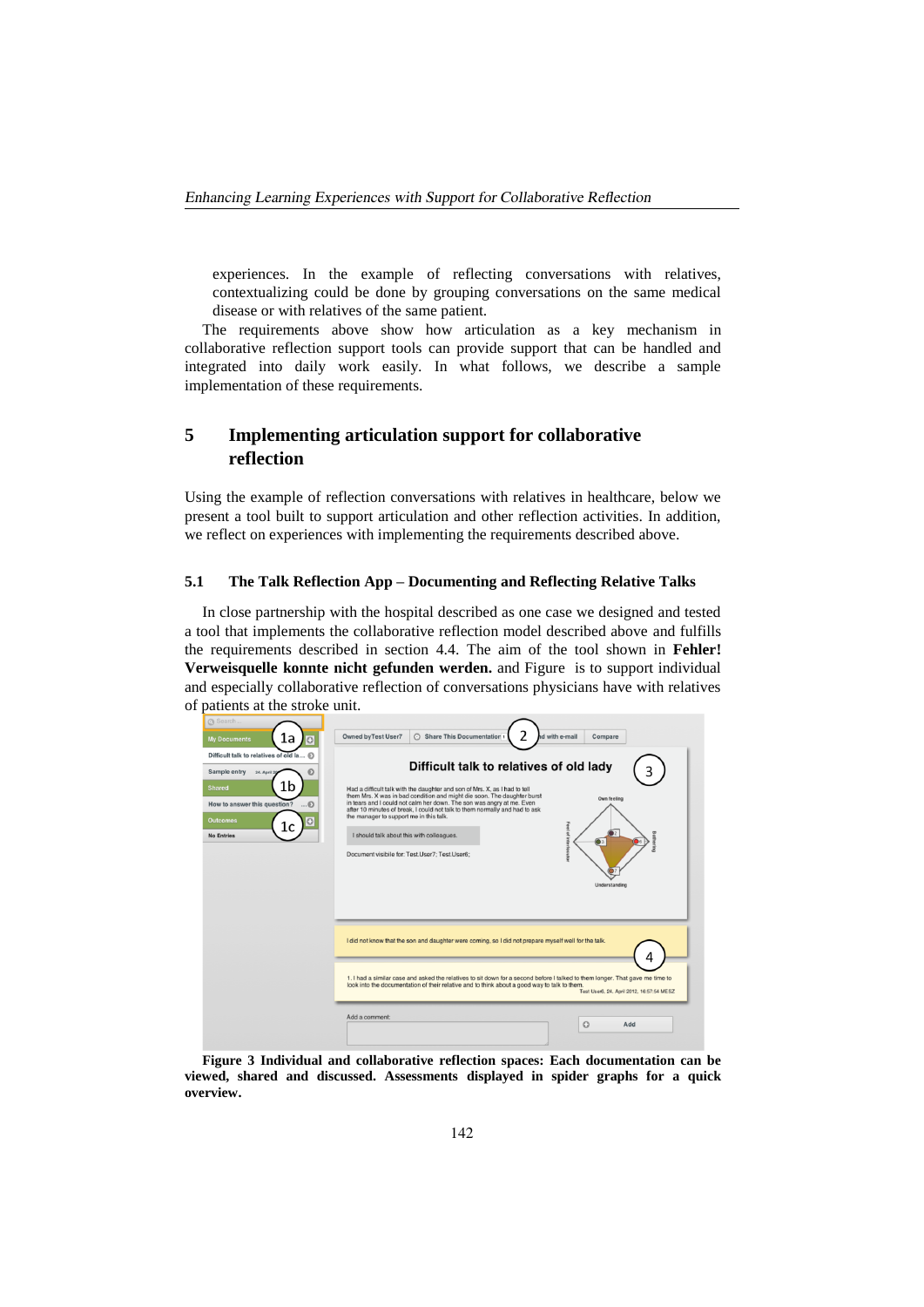The basic idea is that physicians working on the ward document conversations they had and open them up to discussion with other physicians. It is already mandatory for all physicians to document conversations they had in the patient's folder by hand and sometimes also separately on a computer to inform physicians in later shift which therapy was agreed on or which measure to take in case of emergencies. To simplify the documentation process the application we developed is designed for mobile devices like smartphones and tablets.

The documentations are shown on the right side of the screenshot. On the left you can see lists of documentations done by the users itself (1a) by others users that shared the documentation (1b) and documented outcomes of collaborative reflection (1c). The sharing of documents and a list of users that have access to the currently visible document is shown at (2). The only additional efforts physicians have to take is to make short self-assessments and answer questions about how they felt during the conversation or what they think how the conversation partner felt during their talk. These self-assessments are visible only for the person documenting and are afterwards visualized (3) to make simple comparisons between documented conversations and support remembrance. Least at (4) you can see the space for comments and notes. Here annotations and comments of other users are displayed that can be used to report on similar experiences or discuss want went well or wrong in the case documented above.



**Figure 4: Outcomes of collaborative reflection sessions can be saved and related to cases**

To support the sustainment of outcomes of reflections we developed a page to overview the list of documentations (Figure ). Here users that did individual reflection or participated in a synchronous or asynchronous reflection session can select on or more cases that they reflected on (3) and document explicit outcomes e.g. changes in procedures or good practice. Outcomes are divided into a short descriptive title (2) and a more detailed description of the outcome that highlights the commonalities of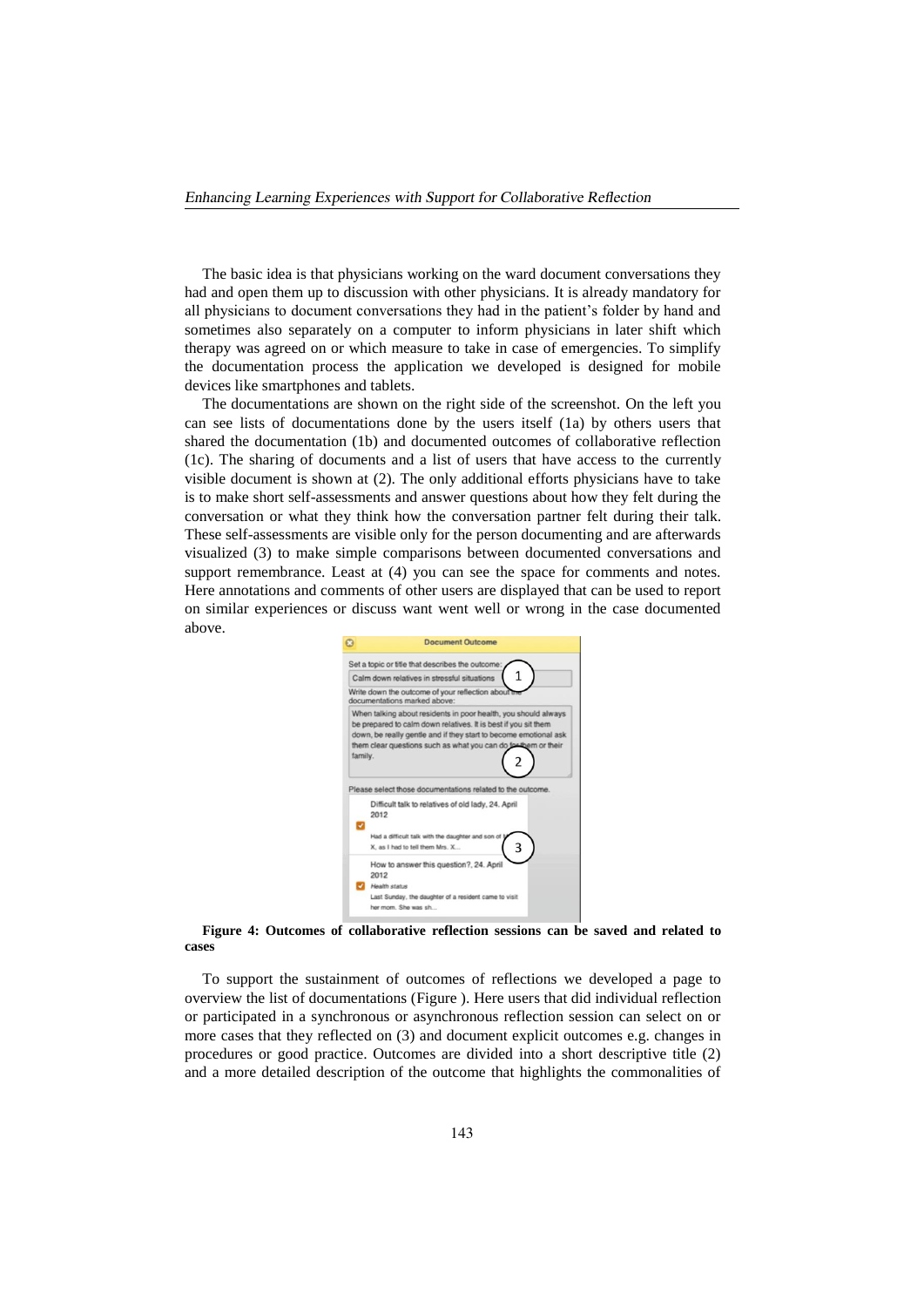the cases selected (1). Afterwards these documented outcomes are shared among users of the app.

#### **5.2 Implementing articulation requirements: Insights from design**

We conducted two workshops with physicians of the hospital. They were planned and carried out as part of a formative evaluation to prepare a broad roll out in the hospital ward. The first workshop with three physicians was focused on utility and applicability of the app. I the second workshop another four physicians tested and evaluated a second prototype to test-drive the rollout in the ward.

Referring to the requirements described in section 4.5 we received valuable feedback. In general users agreed that the application is **easy to use** and they had fun making documentations with the simple, mobile interface. Nevertheless they had several suggestions for usability improvements like a larger input fields for personal comments and ideas for a more intuitive naming of certain categories. They also discussed a lot about problems with auto-correction of medical terms by the mobile OS and issues with syncing the content of the app with the server resulting from the poor WIFI connection. The fact that all these issues came up during the discussion shows the importance of this requirements and the need to improve user interfaces and input methods to make them less obtrusive.

During our workshops we also discussed better ways to **integrate the app into daily work**. As shown in Figure 3 we already implemented a button to export documentations by e-mail, which allowed them to copy & paste the documentations into the HIS, but due to the connection issues this did not work out very well. Unfortunately a smoother integration with automatic synchronization, which would be most comfortable, is not possible due to constraints of the IT department and high development costs for program interfaces of the proprietary HIS. Therefore participants proposed to give up the benefits of the mobile device and start using the app on the desktop PC as well where they can easily import and export information from on. This decreases possibilities to document cases outside the physician's office but they also reported that they used this option not as often as thought upfront.

We also stated that the **articulation of experiences has to be accepted as a valuable task**. During the workshop we observed participants heavily referring to what they wrote when explaining the cases again and using the documentations as additional information to more blurry memories. We also received multiple feedbacks that the app and discussions itself resulted in a **higher awareness** for the topic of conversations with patients and relatives. On user requests we also added a checkbox that says "I want to talk about this later" to raise awareness for certain cases which participants would regard as unusual or more important. There were also ideas for additional organizational support by introducing a bi-weekly meeting in which assistant physicians could talk about documentations they did face to face in addition to sharing them digitally.

The first feature to support **contextualization of articulation** we integrated was the self-assessment form. These short questions were regarded as helpful for quick assessments and during the workshops we agreed on questions that would better fit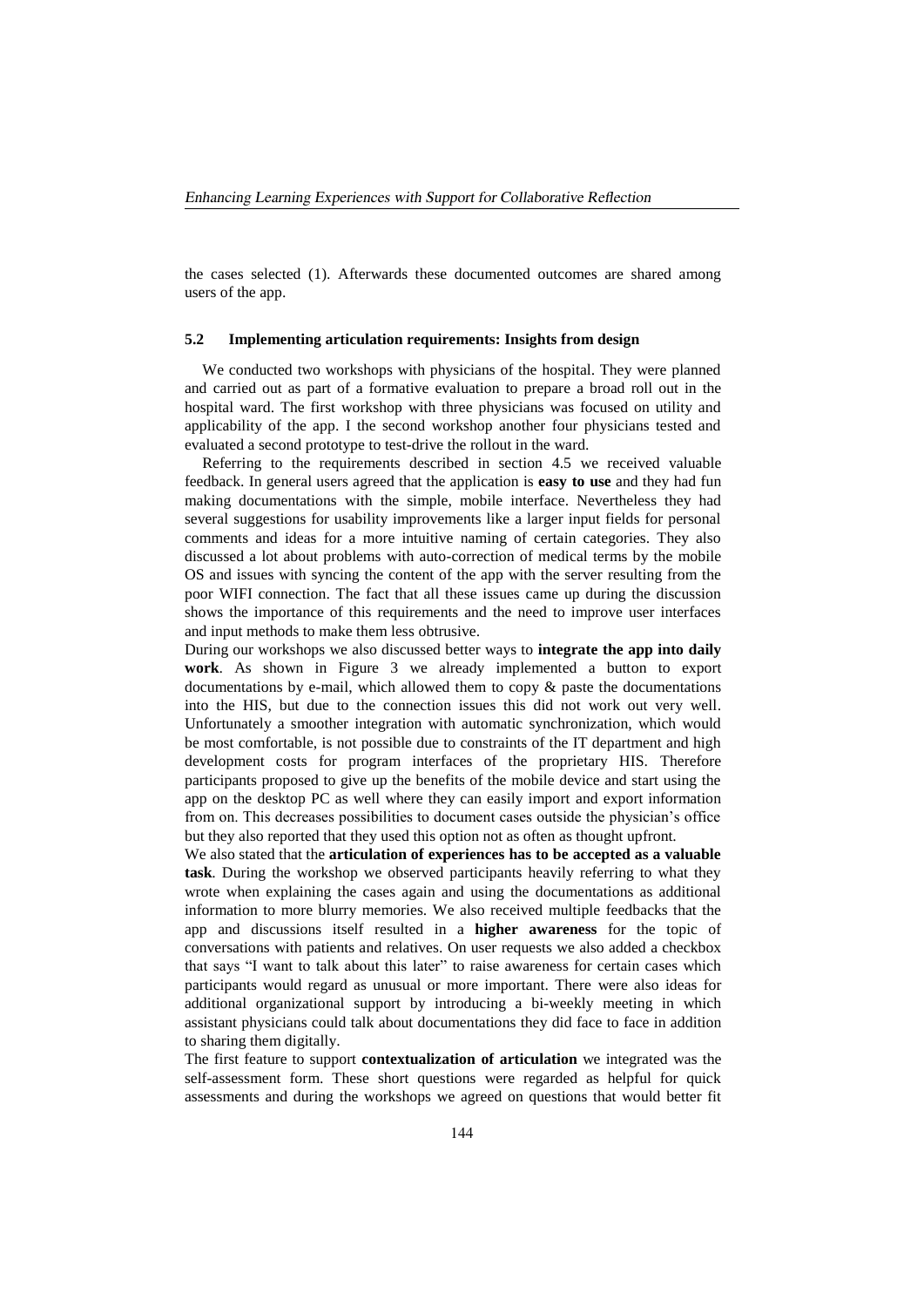the circumstances like "How likely is it that I will think about this at home". In line with the model they asked for the ability to document cases more detailed e.g. to be able to select from a list of topics like "therapy", "diagnostic" or "information". They argued that this would help to find similar cases more easily.

While the workshops were conducted in a formative approach they showed that the application and the underlying process and requirements are applicable to support collaborative reflection of social practice at the healthcare workplace. The participants had numerous ideas and scenarios how the app could be improved to fit better in their workplace settings and already used it in the workshops to document, share and discuss cases of conversations they had and wanted to reflect about.

## **6 Conclusion and further work**

In this paper we described the importance of collaborative reflection for learning at work. We focused on reflection as a mechanism for informal learning within groups sharing their experiences. Those are especially relevant for learning for topics like social practice that cannot be learned from articulated knowledge but is a result of a continuous process of comparing own behavior to that of others. From two case studies in healthcare and consulting businesses we identified conversations with customers and patients to be a reoccurring topic in collaborative reflection. As an example we took reflection at a hospital about conversations with relatives and developed two prototypes that where tested with groups of physicians on their applicability to support reflective learning about this topic.

The requirements that were elicitated during the case studies proved to be supportive for tools use. We designed the tool to integrate into daily work as articulation is already part of it. That notes are digitally shareable and less dependent on the paper based patients folder was very much appreciated. In addition the fact that the availability of the app raised awareness for the topic itself and fostered discussions not only in workshops but also off the record e.g. in breaks or spontaneous meetings.

Nevertheless there are improvements to make in the ways physicians can use the app as due to technical restrictions and missing wireless connections it was too difficult to use the app since they had to go to a special room to synchronize data. In addition further work has to be done to simplify technical integration between official documentation and the Talk Reflection App to reduce double work as it sometimes took place during the tests. But as the tests brought promising results and positive feedback we will adapt the process and apps to other domains.

## **7 References**

- [1] Boud, D. 1985. *Reflection: Turning experience into learning*. Kogan Page.
- [2] Daudelin, M.W. 1996. Learning from experience through reflection. *Organizational Dynamics*. 24, 3 (1996), 36–48.